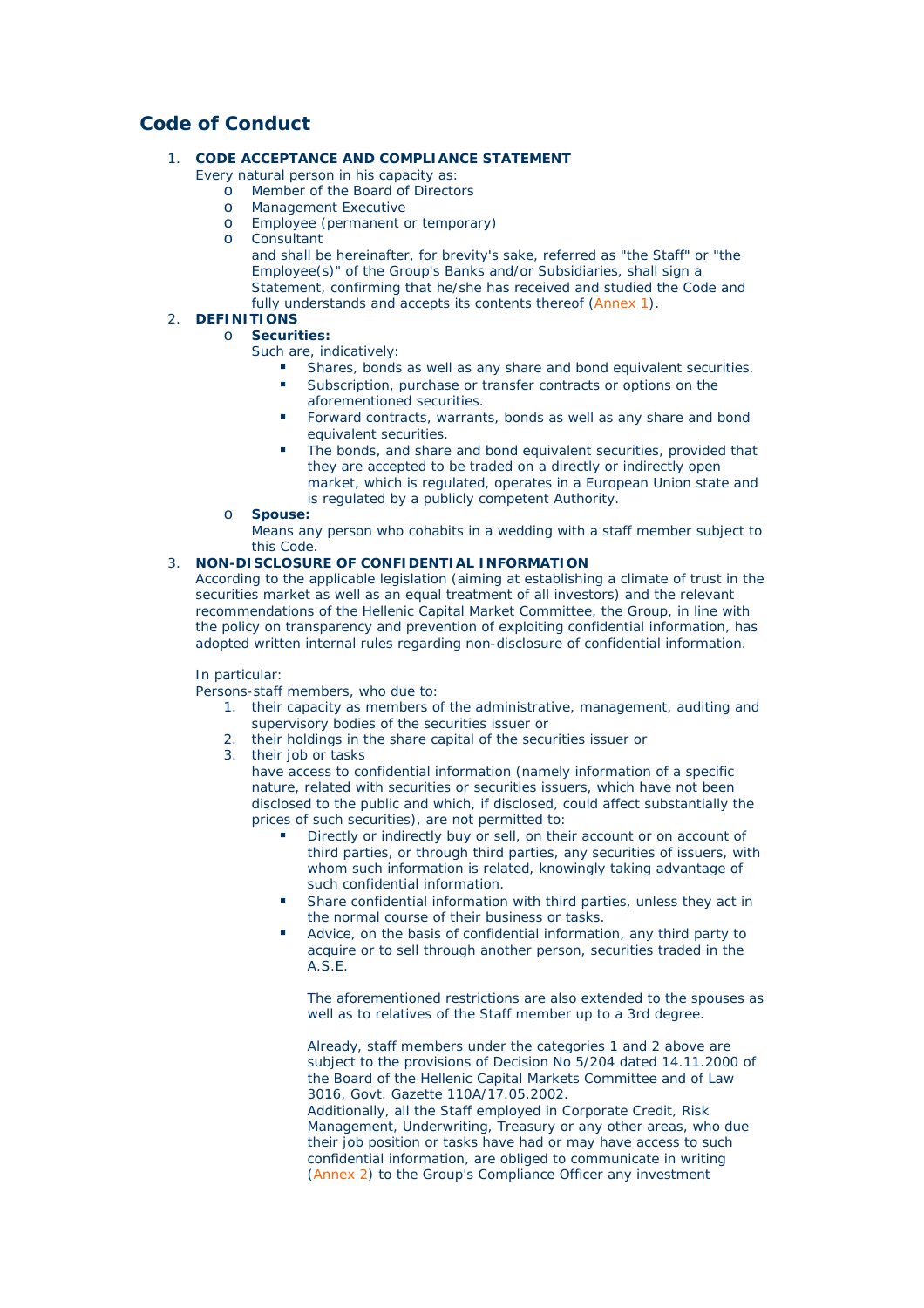positions they already hold in securities of listed companies, which are in any way related with acquisition proposals, either as acquired, potentially acquiring or selling or affiliated companies.

#### 4. **STAFF TRANSACTIONS**

As a general principle, this Code imposes transparency in all individual financial transactions of the Staff, particularly in the transactions which are related to investments which must be proportionate to the relevant knowledge and financial capacity of the Staff member concerned.

Speculative activity of the staff members is not approved and, for this reason, it is possible that a minimum holding period for Staff transactions is set.

It is not permitted for the Staff to borrow or to lend money from or to natural persons or legal entities, to act as guarantors of loans or receivables and to provide guarantee in favour of third parties without the prior written consent of the Bank.

Should special favourable terms be offered to the Staff for specific transactions and accounts, they should not be used improperly (e.g. such special terms and accounts should not be used to the benefit of third parties not entitled thereto).

The customer's interest always comes first and the customer's transactions must always have priority over those of the Staff. The employee must abstain from transactions which constitute a conflict to the customer's interests or to the Bank's ones.

#### 5. **MONEY LAUNDERING**

All relevant guideline circulars as well as regulatory provisions on "Money Laundering" must be strictly observed.

**It is not permitted** for the Staff to assist or to collaborate with any customer who is in any way involved in laundering money derived from any criminal activity.

Additionally, it is the Staff's obligation to immediately notify the Compliance Officer of any suspicions raised for a customer or a transaction which is related to this subject.

The Compliance Officer will always be available for any further information. 6. **OTHER OBLIGATIONS OF THE STAFF**

The Staff ought to:

- o Adhere to strict confidentiality about any deal, transaction and customer relationship, activity, measures and planning of the Bank (subsidiary e.t.c.), that has come to their notice in any way. This obligation continues to apply after the termination of the Employee's employment contract for any reason.
- o Handle with consistency and special loyalty and diligence all amounts, securities, bonds, cheques e.t.c. that may come to their possession or management in their capacity as members of the Staff.
- o Promote the co-operation upon execution of their tasks as well as serve the best interests of the Bank (subsidiary e.t.c.) and of the Group in general.
- o Behave in such a manner that the Group's business and social image, fame and reputation may not in any way be challenged or harmed.
- o Not accept any discount, reward or gift in cash or in kind from any customer, supplier or business associate of the Bank (subsidiary e.t.c.) in return for services rendered by them on behalf of the Bank (subsidiary e.t.c.) and or simply because of their capacity as Employees of the Group.
- o Abstain from activities inconsistent with their capacity as staff members of the Bank (subsidiary e.t.c.).
- o Not use their capacity as Employees of the Bank (subsidiary e.t.c.) or the Group in general, in events, congresses, statements, press conferences and partnerships of any kind, which concern them in persons, and are not related to the activities of the Bank.
- o Let their employer know of any crucial changes, that concern them and are related to their employment relationship, such as i.e. and indicatively the change of their residence address. It is given that the Bank maintains this information as confidential and will not disclose it, unless otherwise imposed by Law or the Employee has given his/her consent to this end.
- o Inform the competent bodies of the Bank (subsidiary e.t.c.) about any illegal deed or irregularity they may find out.